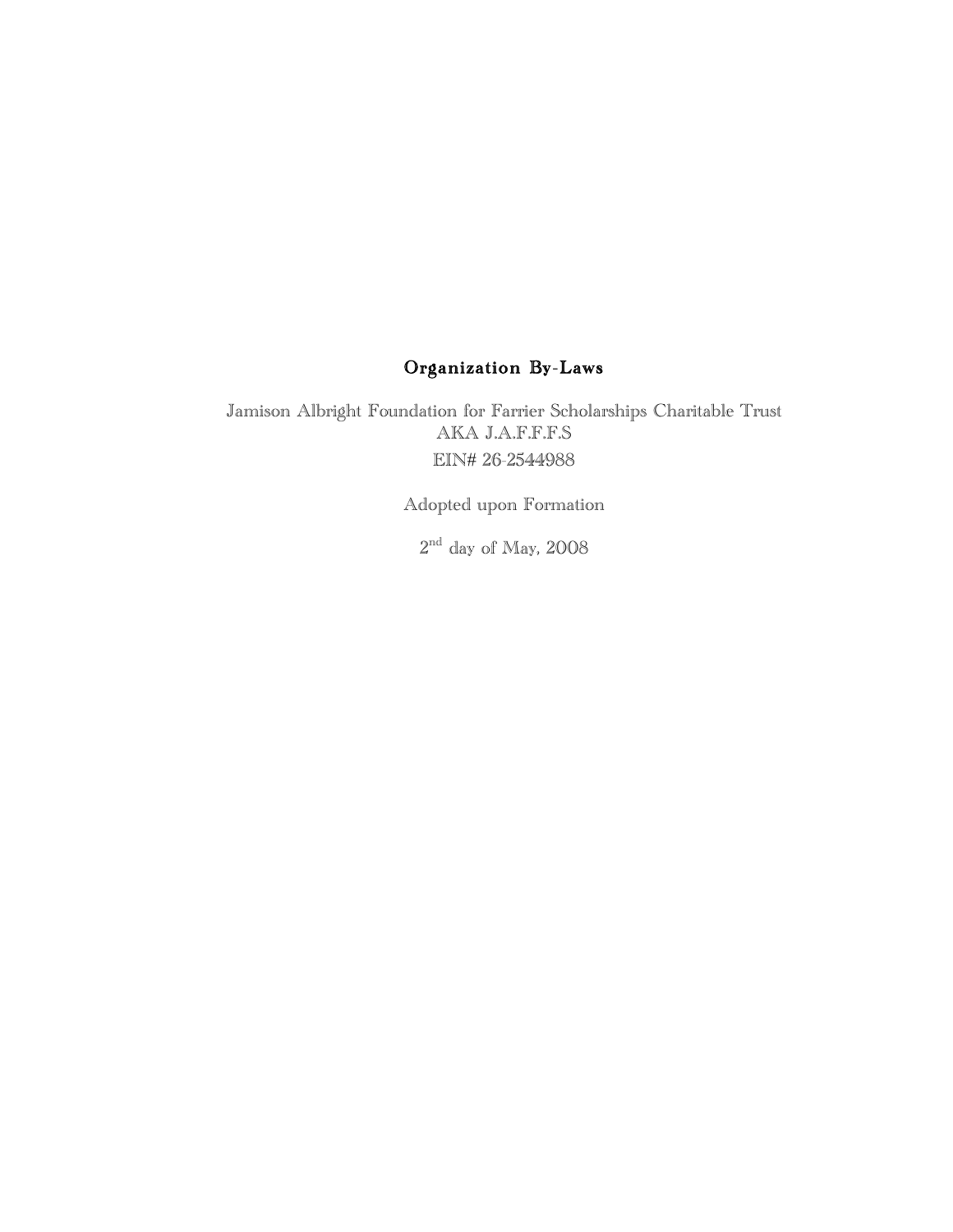## BY-LAWS OF Jamison Albright Foundation for Farrier Scholarships AKA JAFFFS, A NOT-FOR-PROFIT Charitable Trust

## ARTICLE I ORGANIZATION

1. The name of the organization shall be Jamison Albright Foundation for Farrier Scholarships AKA JAFFFS.

2. The organization may adopt a seal, and amend it as necessary.

3. The organization may at its pleasure by a vote of the membership body change its name.

#### ARTICLE II PURPOSES

The following are the purposes for which this organization has been organized: To make available scholarships for future Master Farriers to be used for tuition, boarding while enrolled in school, supplies, equipment, and tools all necessary to become successful in their career.

#### ARTICLE III MEMBERSHIP

Membership in this organization shall be open to all who donate sums of \$25 or greater to the organization, express interest in becoming a member, and are approved by the Board of Trustees.

#### ARTICLE IV MEETINGS

The annual membership meeting of this organization shall be held on the  $1<sup>st</sup>$ day of May each and every year except if such day be a legal holiday, then and in that event, the Board of Directors shall fix the day but it shall not be more than two weeks from the date fixed by these By-Laws.

The Secretary shall cause to be mailed to every member in good standing at his address as it appears in the membership roll book in this organization a notice telling the time and place of such annual meeting.

Regular meetings of this organization shall be held in Woodstock Georgia.

The presence of not less than ten (10%) percent of the members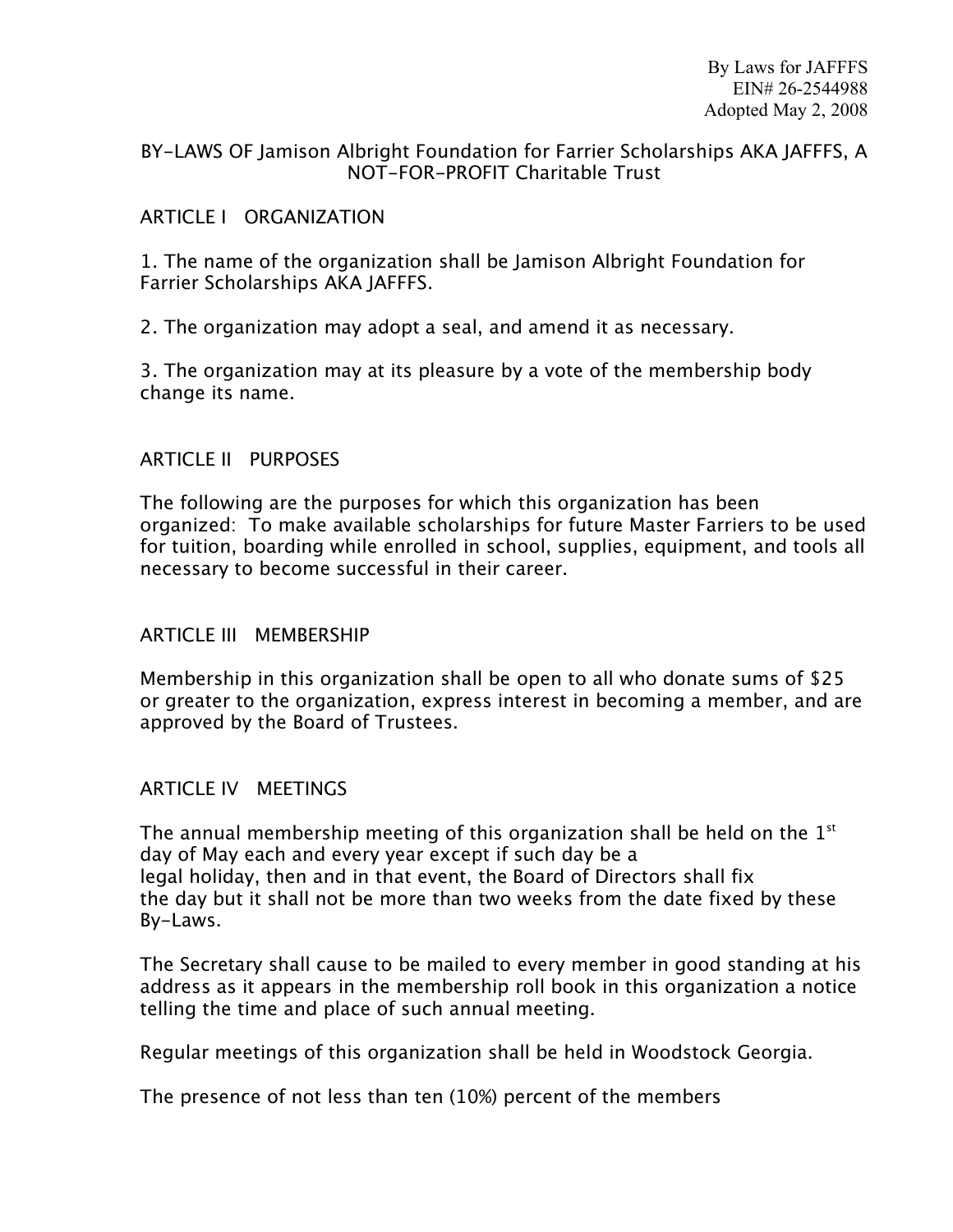shall constitute a quorum and shall be necessary to conduct the business of this organization; but a lesser percentage may adjourn the meeting for a period of not more than 2 weeks from the date scheduled by these By-Laws and the secretary shall cause a notice of this scheduled meeting to be sent to all those members who were not present at the meeting originally called. A quorum as herein before set forth shall be required at any adjourned meeting.

The president may call special meetings of this organization

When he deems it for the best interest of the organization. Notices of such meeting shall be mailed to all members at their addresses as they appear in the membership roll book at least ten (10) days before the scheduled date set for such special meeting. Such notice shall state the reasons that such meeting has been called, the business to be transacted at such meeting and by whom it was called. At the request of fifty (50%) percent of the members of the Board of Directors or eighty (80%) percent of the members of the organization, the president shall cause a special meeting to be called but such request must be made in writing at least ten (10) days before the requested scheduled date.

No other business but that specified in the notice may be transacted at such special meeting without the unanimous consent of all present at such meeting.

### ARTICLE V VOTING

At all meetings, except for the election of officers and directors, all votes shall be by voice. For election of officers, ballots shall be provided and there shall not appear any place on such ballot that might tend to indicate the person who cast such ballot.

At any regular or special meeting, if a majority so requires, any question may be voted upon in the manner and style provided for election of officers and directors. At all votes by ballot the chairman of such meeting shall, prior to the commencement of balloting, appoint a committee of three who shall act as "Inspectors of Election" and who shall, at the conclusion of such balloting, certify in writing to the Chairman the results and the certified copy shall be physically affixed in the minute book to the minutes of that meeting.

No inspector of election shall be a candidate for office or shall be personally interested in the question voted upon.

#### ARTICLE VI ORDER OF BUSINESS

1. Roll Call. 2. Reading of the Minutes of the preceding meeting. 3. Reports of Committees. 4. Reports of Officers. 5. Old and Unfinished Business. 6. New Business. 7. Adjournments.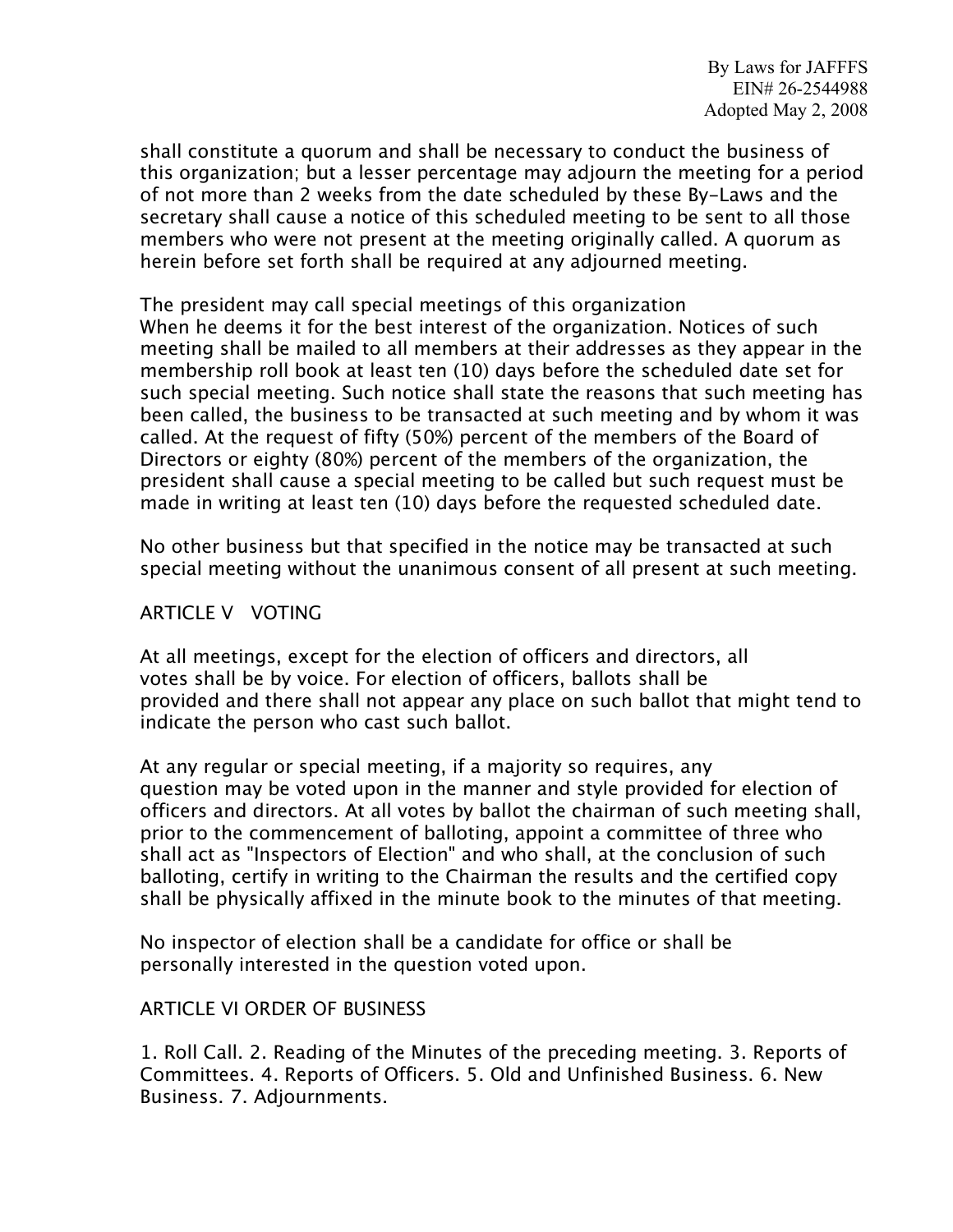By Laws for JAFFFS EIN# 26-2544988 Adopted May 2, 2008

#### ARTICLE VII BOARD OF TRUSTEES

Section 1. General Powers.

All the business and affairs of the Foundation shall be managed under, the direction of the Board of Trustees. Founding trustees of the foundation have created the foundation with the sole purpose and goals as stated in the articles of organization including operating exclusively for charitable and educational purposes, with no part of the net earnings inuring to the benefit of any private shareholder or individual. The Board of Trustees shall have the control and management of the affairs and business of this organization. Such Board of Trustees shall only act in the name of the organization when it shall be regularly convened by its chairman after due notice to all the trustees of such meeting.

Section 2. Number, Tenure, and Qualification.

2.1 Initial Board of Trustees

The Founding Trustees of the foundation shall constitute the initial Board of Trustees.

2.2 Successor Boards of Trustees

The successor Boards of Trustees shall consist of five (5). During the first five years following adoption of these bylaws, at least ¾ of the members of the Board of Trustees shall be founding members. To qualify to serve on the Board of Trustees, a member must have attended ¾ of the regular business and annual meetings in the preceding twelve months.

Section 3. Selection.

3.1 Governance priorities.

The Board must comprise members with a diverse set of talents, experience, and competencies that will best fulfill the mission and needs of the Foundation. The Board and its Trustees are understood to act as fiduciaries with regard to the Foundation, and their duties include, but are not limited to, the fiduciary duty of care and the fiduciary duty of loyalty.

3.2 Community-selected Trustees.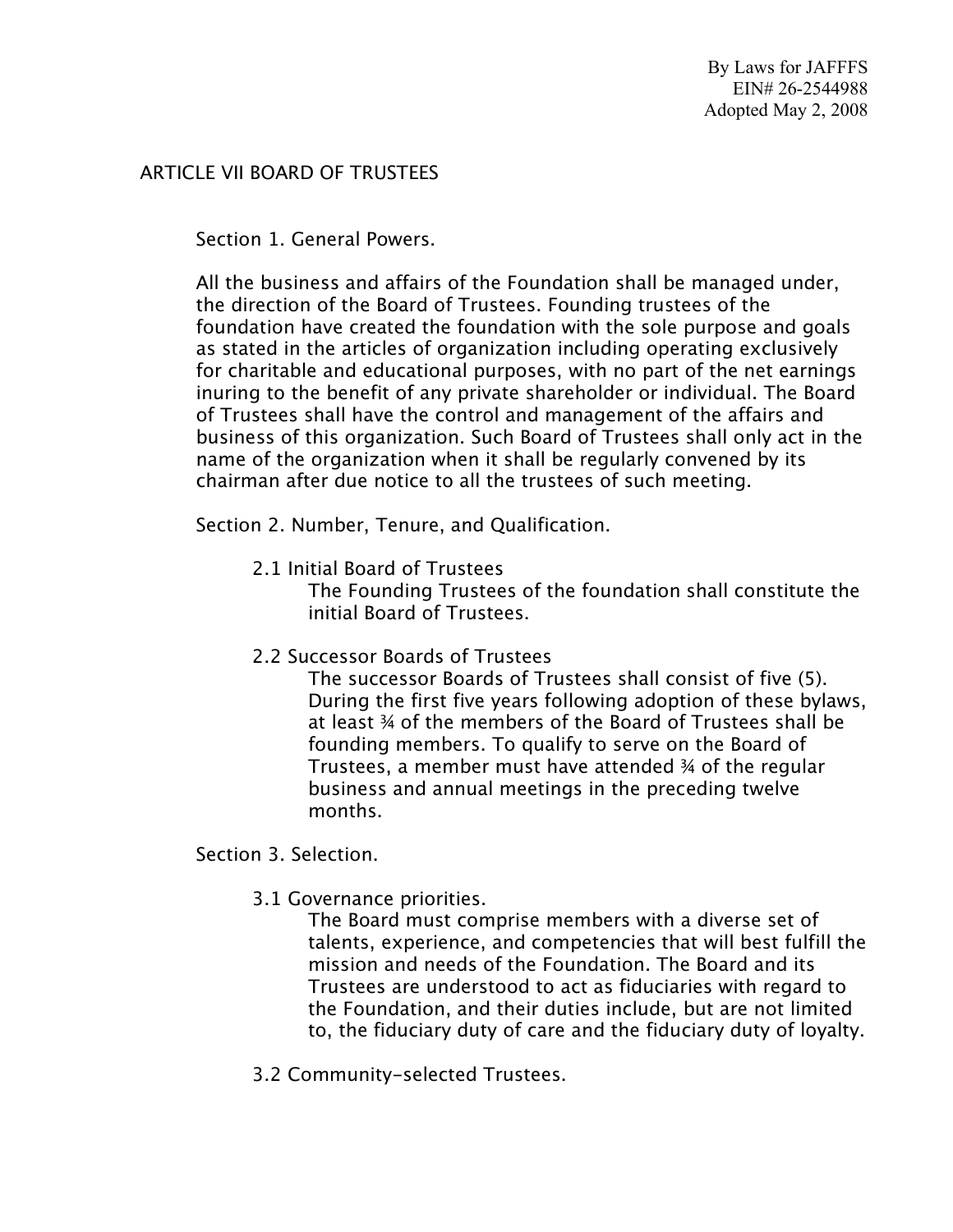In June 2010, two additional trustees for a total of five (5) trustees will be approved through community voting for a three-year term ending in June 2013. The Board of Trustees shall determine the dates, rules and regulation of the voting procedures, which, beginning in 2010, shall take place every three years from the date of the initial election. The Board shall determine who is qualified to vote for communityselected Trustees. The Board will approve candidates who receive the most votes. In the event that a candidate is selected who does not meet the requirements of JAFFFS bylaws, or of applicable state or federal law, the Board will (i) not approve the selected candidate, (ii) declare a vacancy on the Board, and (iii) appoint the candidate receiving the next most votes to fill the resulting vacancy. Trustees selected by the community under this subsection shall serve three-year terms. In June 2011, The Board may elect to fill additional Board of Trustee positions for a maximum of seven (7) by Community selection as stated in this section of the bylaws.

3.3 Re-appointed Founding Trustees.

Beginning in January 2013, the Board may re-appoint Founding Trustees, Brooke Albright, Kim Foster, and Erica Dittman as Founding Board Trustees for two-year terms. The Board may only reappoint Albright, Foster, and/or Dittman to Founding Board Trustee every two years to successive twoyear terms. In the event Albright, Foster, or Dittman is not re-appointed as Founding Board Trustee, the Founding Board Trustee position will remain vacant, and the Board shall not fill the vacancy.

3.4 Board Majority.

The initial Board of Trustees will be comprised of Founding Trustees for a total of three (3). By 2010 two more Board Trustee positions shall be selected or appointed from the community for a total of five (5). And by 2011, a possible two (2) more Board Trustee positions may be elected for a total of seven (7), with the majority of Board members being community selected.

Section 4. Resignations.

Any Trustee of the Foundation may resign at any time by giving written notice to the Board of Trustees, to the chairman of the board, to the vicechair, or to the secretary of the Foundation. Any such resignation shall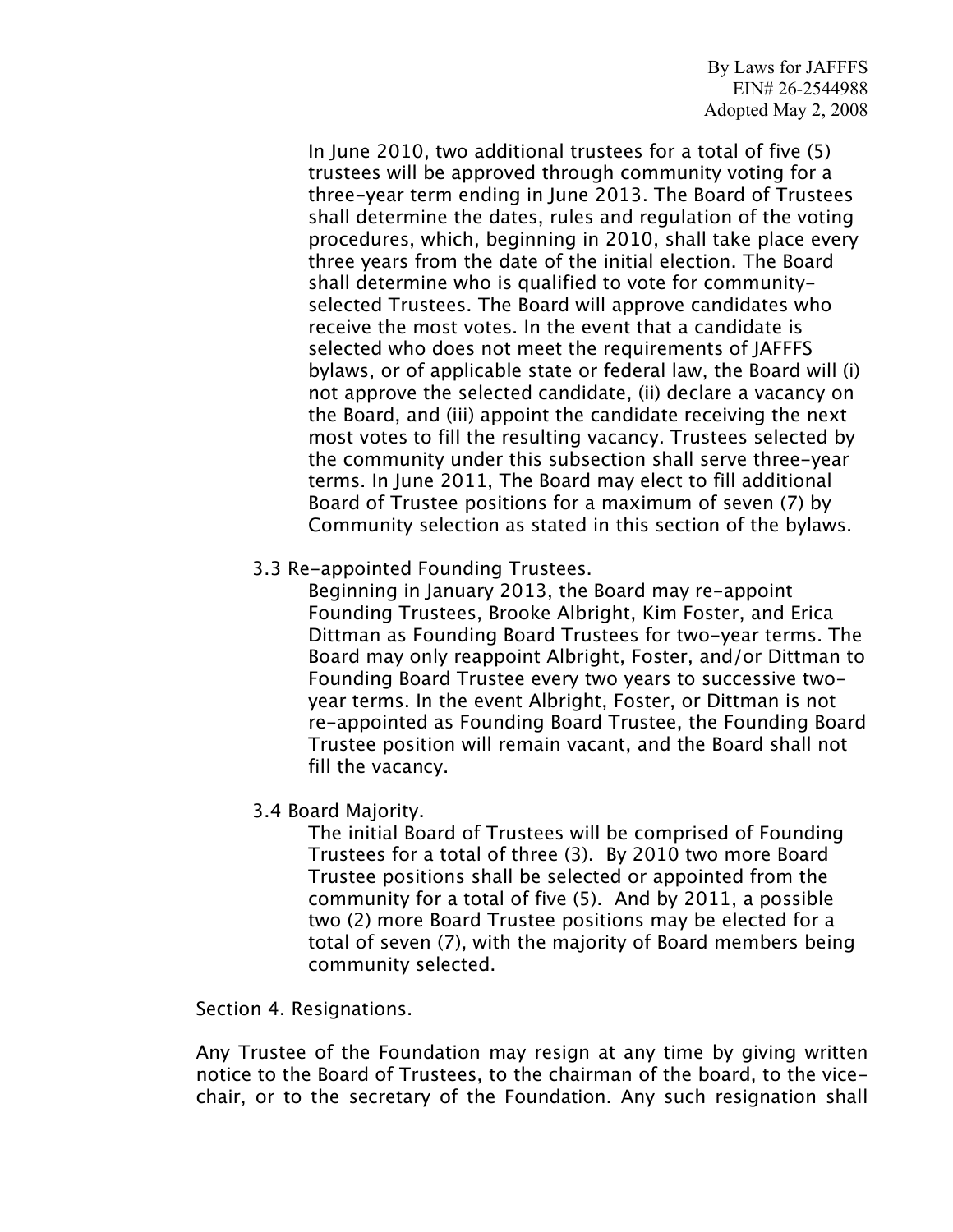take effect at the time specified therein, or, if the time be not specified therein, upon its acceptance by the Board of Trustees.

Section 5. Vacancies.

Any vacancy occurring in the Board of Trustees, including any vacancy created by reason of an increase in the number of Trustees, may be filled by the affirmative vote of a majority of the remaining Trustees though less than a quorum of the Board of Trustees. A Trustee appointed to fill a vacancy shall serve as Trustee for the unexpired portion of the term for that position.

Section 6. Replacement of Board Members

Should a Trustee resign, become incapacitated or otherwise be unable to serve, the remaining Trustees may appoint an interim representative.

Section 7. Removal.

Any Trustee may be removed by a majority vote of the full membership of the Board.

Section 8. Meetings

Sixty-six (66%) percent of the members of the Board of Trustees shall constitute quorum and the meetings of the Board of Trustees shall be held regularly on the  $1<sup>st</sup>$  day of May. Each Trustee shall have one vote and such voting may not be done by proxy. The Board of Trustees may make such rules and regulations covering its meetings as it may in its discretion determine necessary. The President of the organization by virtue of his office shall be Chairman of the Board of Trustees.

Section 9. Charges and Council

The Board of Trustees may entertain charges against any trustee. A trustee may be represented by counsel upon any removal hearing. The Board of Trustees shall adopt such rules for this hearing, as it may in its discretion consider necessary for the best interests of the organization.

#### ARTICLE VIII OFFICERS

The initial officers of the organization shall be as follows: President: Vice President: Secretary: Treasurer: The President shall preside at all membership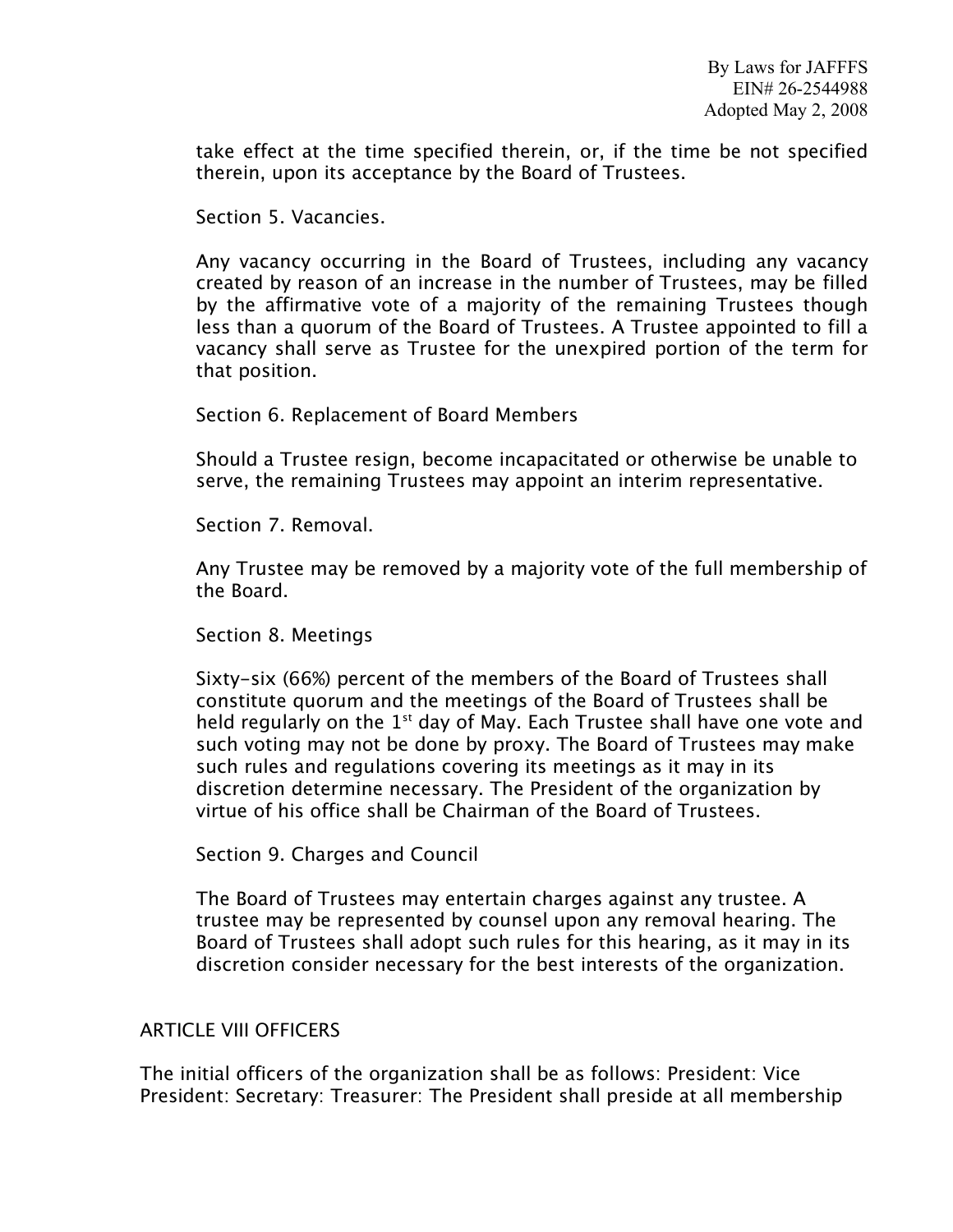meetings. He shall by virtue of his office be Chairman of the Board of Trustees. He shall present at each annual meeting of the organization an annual report of the work of the organization. He shall appoint all committees, temporary or permanent. He shall see all books, reports and certificates required by law are properly kept or filed. He shall be one of the officers who may sign the checks or drafts of the organization. He shall have such powers as may be reasonably construed as belonging to the chief executive of any organization. The Vice President shall in the event of the absence or inability of the President to exercise his office become acting president of the organization with all the rights, privileges and powers as if he had been the duly elected president. The Secretary shall keep the minutes and records of the organization in appropriate books. It shall be his duty to file any certificate required by any statute, federal or state. He shall give and serve all notices to members of this organization. He shall be the official custodian of the records and seal of this organization. He may be one of the officers required to sign the checks and drafts of the organization. He shall present to the membership at any meetings any communication addressed to him as Secretary of the organization. He shall submit to the Board of Trustees any communications, which shall be addressed to him as Secretary of the organization. He shall attend to all correspondence of the organization and shall exercise all duties incident to the office of Secretary. The Treasurer shall have the care and custody of all monies belonging to the organization and shall be solely responsible for such monies or securities of the organization. He shall cause to be deposited in a regular business bank or trust company a sum not exceeding \$100,000 and the balance of the funds of the organization shall be deposited in a savings bank except that the Board of Trustees may cause such funds to be invested in such investments as shall be legal for a non-profit corporation in this state. He must be one of the officers who shall sign checks or drafts of the organization. No special fund may be set aside that shall make it unnecessary for the Treasurer to sign the checks issued upon it. He shall render at stated periods as the Board of Trustees shall determine a written account of the finances of the organization and such report shall be physically affixed to the minutes of the Board of Trustees of such meeting. He shall exercise all duties incident to the office of Treasurer. Officers shall by virtue of their office be members of the Board of Trustees. No officer shall for reason of his office be entitled to receive any salary or compensation, but nothing herein shall be construed to prevent an officer or trustee for receiving any compensation from the organization for duties other than as a trustee or officer.

#### ARTICLE IX SALARIES

The Board of Trustees shall hire and fix the compensation of any and all employees, which they in their discretion may determine to be necessary for the conduct of the business of the organization.